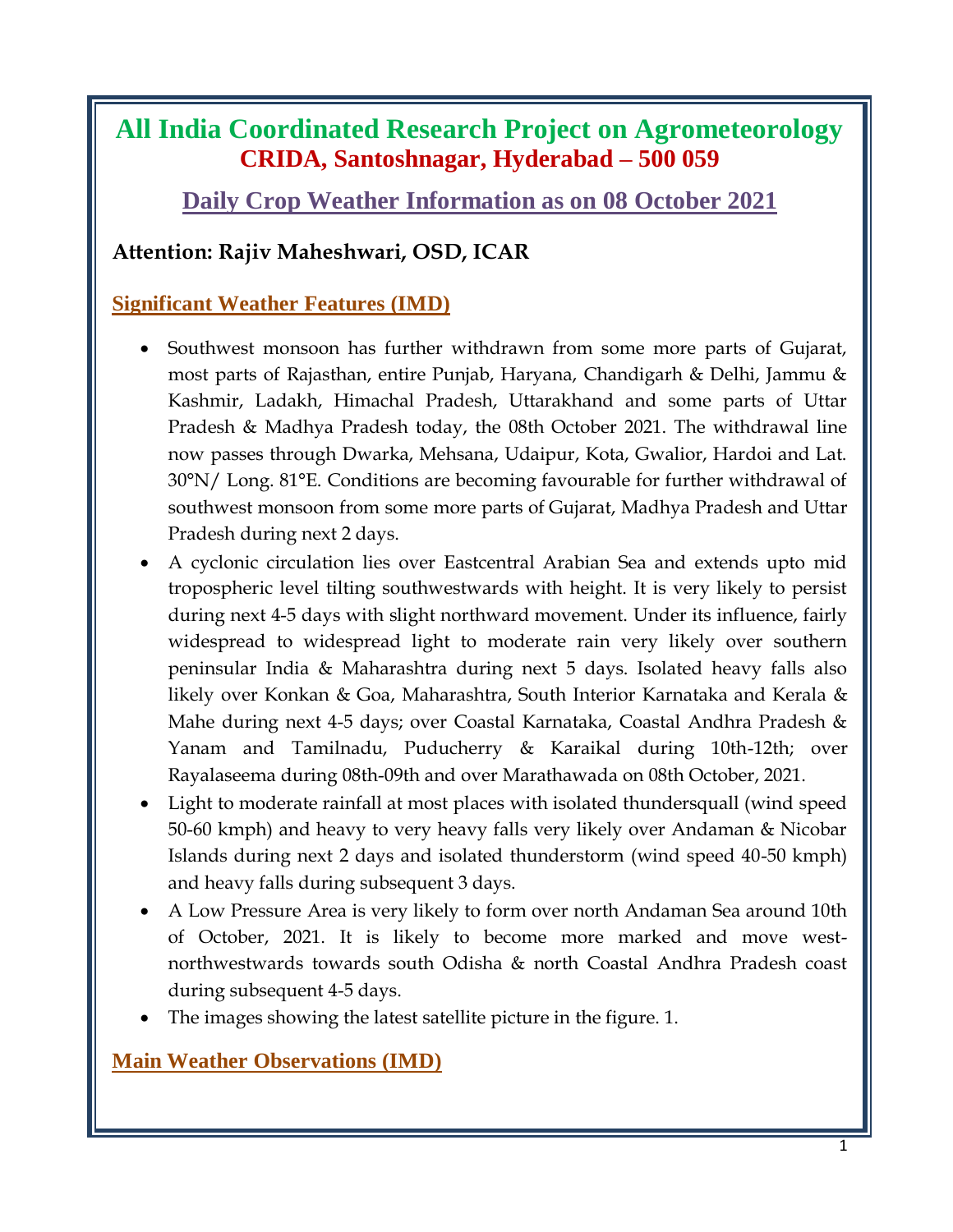- Rainfall/Thundershowers observed (0830 hrs IST of yesterday to 0830 hrs IST of today): at most places over Andaman & Nicobar Islands; at many places over Konkan & Goa, Rayalaseema and Kerala & Mahe; at a few places over Karnataka, Madhya Maharashtra and Sub-Himalayan West Bengal & Sikkim and at isolated places over Arunachal Pradesh, Assam & Meghalaya, Nagaland, Manipur, Mizoram & Tripura, Gangetic West Bengal, Odisha, Bihar, Jharkhand, East Uttar Pradesh, Uttarakhand, Madhya Pradesh, Vidarbha, Chhattisgarh, Gujarat state, Marathawada, Telangana, Coastal Andhra Pradesh & Yanam and Tamilnadu, Puducherry & Karaikal.
- Heavy rainfall observed (0830 hrs IST of yesterday to 0830 hrs IST of today): Heavy to very heavy rainfall at isolated places over Andaman & Nicobar Islands, Odisha, Sub-Himalayan West Bengal & Sikkim and Rayalaseema and Heavy rainfall at isolated places over Assam & Meghalaya, West Madhya Pradesh, Tamilnadu and Interior Karnataka.
- Thunderstorm observed (0830 hrs IST of yesterday to 0830 hrs IST of today) : at a few places over Madhya Maharashtra and at isolated places over Marathawada, Konkan & Goa, Jharkhand, East Madhya Pradesh, Gujarat State, Odisha, Coastal Andhra Pradesh, Karnataka, Gangetic West Bengal, South Interior Karnataka, Tamilnadu, Puducherry & Karaikal and Rayalseema.
- Maximum Temperature Departures as on 07-10-2021: Maximum temperatures were appreciably above normal (3.1 $^{\circ}$ C to 5.0 $^{\circ}$ C) at many places over Assam & Meghalaya; above normal (1.6°C to 3.0°C) at most places over Jharkhand; at many places over Jammu, Kashmir, Ladakh, Gilgit-Baltistan & Muzaffarabad, Odisha, Sub-Himalayan West Bengal & Sikkim, South Interior Karnataka and Coastal Andhra Pradesh & Yanam; at a few places over Gangetic West Bengal, Madhya Pradesh, Vidarbha, Telangana and Kerala & Mahe and at isolated places over Himachal Pradesh, Madhya Maharashtra, Rayalaseema, Coastal Karnataka and Tamilnadu, Puducherry & Karaikal. They were appreciably below normal (-3.1°C to -5.0°C) at a few places over Andaman & Nicobar Islands; below normal (-1.6°C to3.0°C) at a few places over North Interior Karnataka and at isolated places over Haryana, Chandigarh & Delhi and near normal over rest parts of the country. Yesterday, the highest maximum temperature of 39.0°C was reported at Jaisalmer (West Rajasthan).
- Minimum Temperature Departures as on 08-10-2021: Minimum temperatures are markedly above normal (5.1°C or more) at many places over Punjab; at a few places over Himachal Pradesh; appreciably above normal (3.1°C to 5.0°C) at most places over Jharkhand; at many places over Bihar and West Madhya Pradesh; at a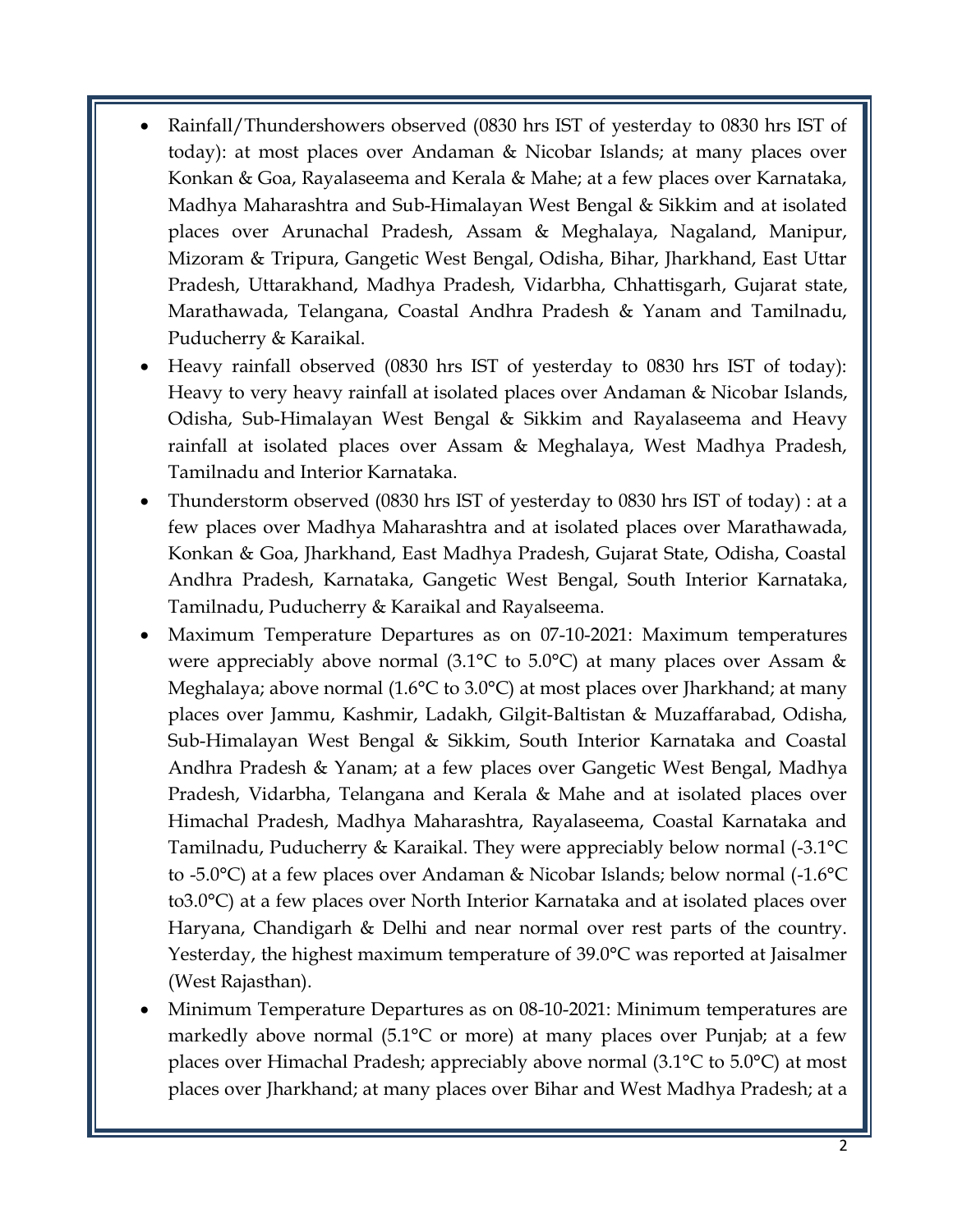few places over Sub-Himalayan West Bengal & Sikkim, Haryana, Chandigarh & Delhi, Uttar Pradesh, East Rajasthan, Vidarbha and Gujarat State; at isolated places over Madhya Maharashtra and East Madhya Pradesh; above normal (1.6°C to 3.0°C) at most places over Uttarakhand, Chhattisgarh and Marathawada; at many places over Jammu, Kashmir, Ladakh, Gilgit-Baltistan & Muzaffarabad, West Rajasthan, Gangetic West Bengal, Odisha, South Interior Karnataka, Nagaland, Manipur, Mizoram & Tripura and Arunachal Pradesh; at a few places over Coastal Andhra Pradesh & Yanam, Telangana, Rayalaseema and Tamilnadu, Puducherry & Karaikal and at isolated places over Assam & Meghalaya and near normal over rest parts of the country. Today, the lowest minimum temperature of 16.5°C reported at Sikar (East Rajasthan) over the plains of the country.

#### **Weather Warning during the next 5 days (IMD)**

- 08 October (Day 1): Heavy to very heavy rainfall very likely at isolated places over Andaman & Nicobar Islands and heavy rainfall at isolated places over Sub-Himalayan West Bengal & Sikkim, Konkan & Goa, Madhya Maharashtra, Marathwada, South Interior Karnataka, Rayalaseema and Kerala & Mahe. Thunderstorm accompanied with lightning & squall (speed reaching 50-60 kmph) very likely at isolated places over Andaman & Nicobar Islands and with lightning at isolated places over Sub-Himalayan West Bengal & Sikkim, Odisha, Assam & Meghalaya, Nagaland, Manipur, Mizoram & Tripura, Chhattisgarh, West Madhya Pradesh, Konkan & Goa, Madhya Maharashtra, Marathawada, south Gujarat state, Coastal Andhra Pradesh & Yanam, Telangana, Rayalaseema, Karnataka, Kerala & Mahe and Tamilnadu, Puducherry & Karaikal. Squally weather (wind speed reaching 40-50 kmph) very likely over Eastcentral Arabian sea, Andaman Sea & adjoining Southeast Bay of Bengal. Fishermen are advised not to venture into these areas.
- 09 October (Day 2): Heavy to very heavy rainfall very likely at isolated places over Andaman & Nicobar Islands and heavy rainfall at isolated places over Konkan & Goa, Madhya Maharashtra, Rayalaseema and Kerala & Mahe. Thunderstorm accompanied with lightning & squall (speed reaching 50-60 kmph) very likely at isolated places over Andaman & Nicobar Islands and with lightning at isolated places over Odisha, Konkan & Goa, Madhya Maharashtra, Marathawada, south Gujarat state, Coastal Andhra Pradesh & Yanam, Telangana, Rayalaseema, Interior Karnataka, Kerala & Mahe and Tamilnadu, Puducherry & Karaikal. Squally weather (wind speed reaching 40-50 kmph) very likely over Eastcentral Arabian sea, Andaman Sea & adjoining Southeast Bay of Bengal. Fishermen are advised not to venture into these areas.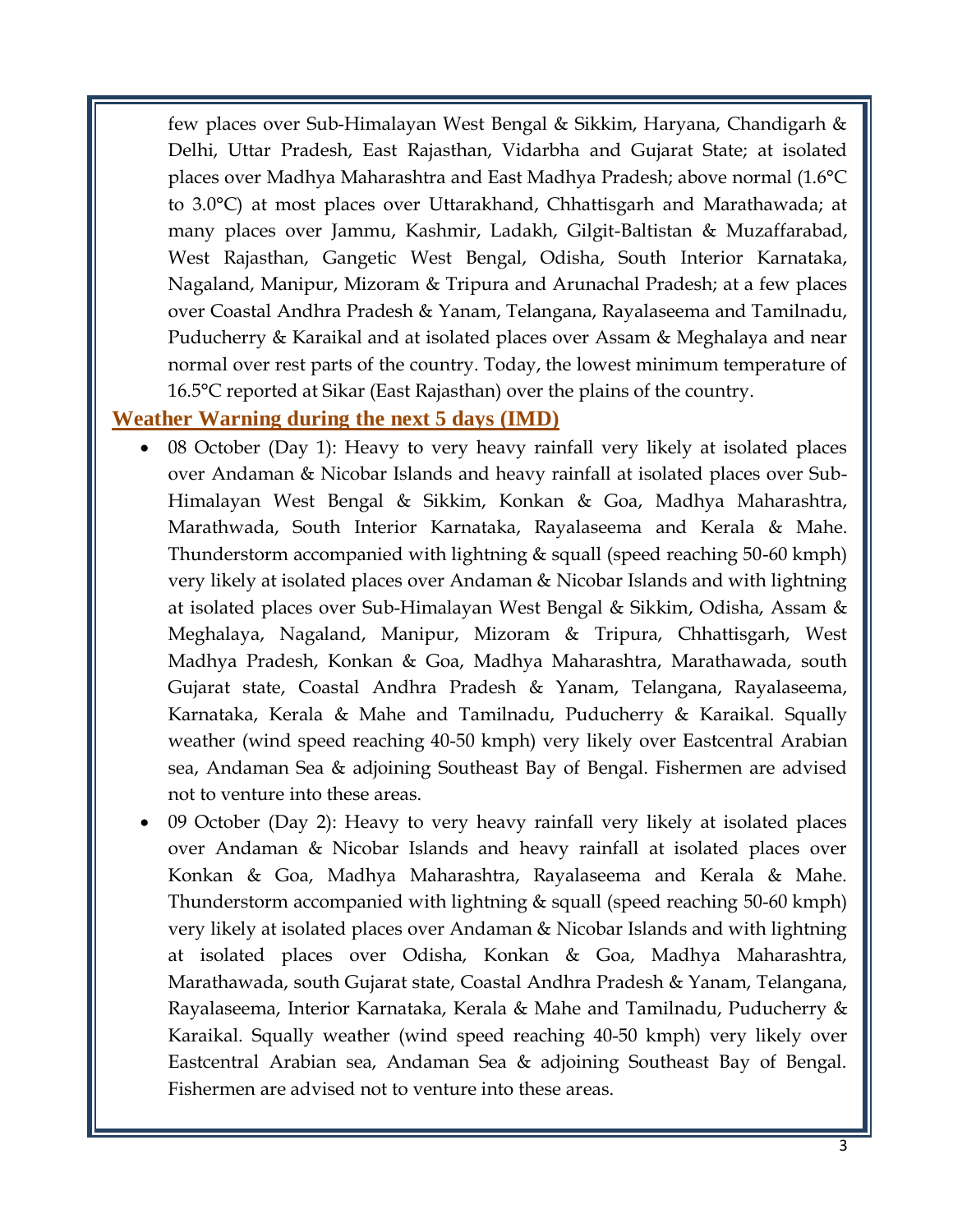- 10 October (Day 3): Heavy rainfall very likely at isolated places over Andaman & Nicobar Islands, Konkan & Goa, Madhya Maharashtra, Coastal & South Interior Karnataka, Coastal Andhra Pradesh & Yanam, Tamilnadu, Puducherry & Karaikal and Kerala & Mahe. Thunderstorm accompanied with lightning & gusty wind (speed reaching 40-50 kmph) very likely at isolated places over Andaman & Nicobar Islands and with lightning at isolated places over Konkan & Goa, Madhya Maharashtra, Marathawada, south Gujarat state, Coastal Andhra Pradesh & Yanam, Rayalaseema, Kerala & Mahe and Tamilnadu, Puducherry & Karaikal. Squally weather (wind speed reaching 45-55 kmph) very likely over Andaman Sea. Fishermen are advised not to venture into these areas.
- 11 October (Day 4): Heavy rainfall likely at isolated places over Andaman & Nicobar Islands, Konkan & Goa, Madhya Maharashtra, Coastal & South Interior Karnataka, Coastal Andhra Pradesh & Yanam, Tamilnadu, Puducherry & Karaikal and Kerala & Mahe. Thunderstorm accompanied with lightning & gusty wind (speed reaching 40-50 kmph) likely at isolated places over Andaman & Nicobar Islands and with lightning at isolated places over Konkan & Goa, Madhya Maharashtra, south Gujarat state, Coastal Andhra Pradesh & Yanam, Rayalaseema, Kerala & Mahe and Tamilnadu, Puducherry & Karaikal. Squally weather (wind speed reaching 45-55 kmph) likely over Andaman Sea and South Bay of Bengal. Fishermen are advised not to venture into these areas.
- 12 October (Day 5): Heavy rainfall likely at isolated places over Andaman & Nicobar Islands, Konkan & Goa, Karnataka, Coastal Andhra Pradesh & Yanam, Tamilnadu, Puducherry & Karaikal and Kerala & Mahe. Thunderstorm accompanied with lightning & gusty wind (speed reaching 40-50 kmph) likely at isolated places over Andaman & Nicobar Islands and with lightning at isolated places over Konkan & Goa, Madhya Maharashtra, Coastal Andhra Pradesh & Yanam, Rayalaseema, Kerala & Mahe and Tamilnadu, Puducherry & Karaikal. Squally weather (wind speed reaching 45-55 kmph) likely over Andaman Sea and South Bay of Bengal. Fishermen are advised not to venture into these areas.
- The weather outlook for seven days i.e., 08 Oct to 16 Oct 2021 forecasted (Provided by Real-Time Weather Forecasts from NOAA/NCEP collected from http://monsoondata.org/wx2/) rain/thundershower may occur over Some parts of Extreme northern parts of India. (Fig. 2).

# **Agricultural activities (AICRPAM-CRIDA)**

### **Assam**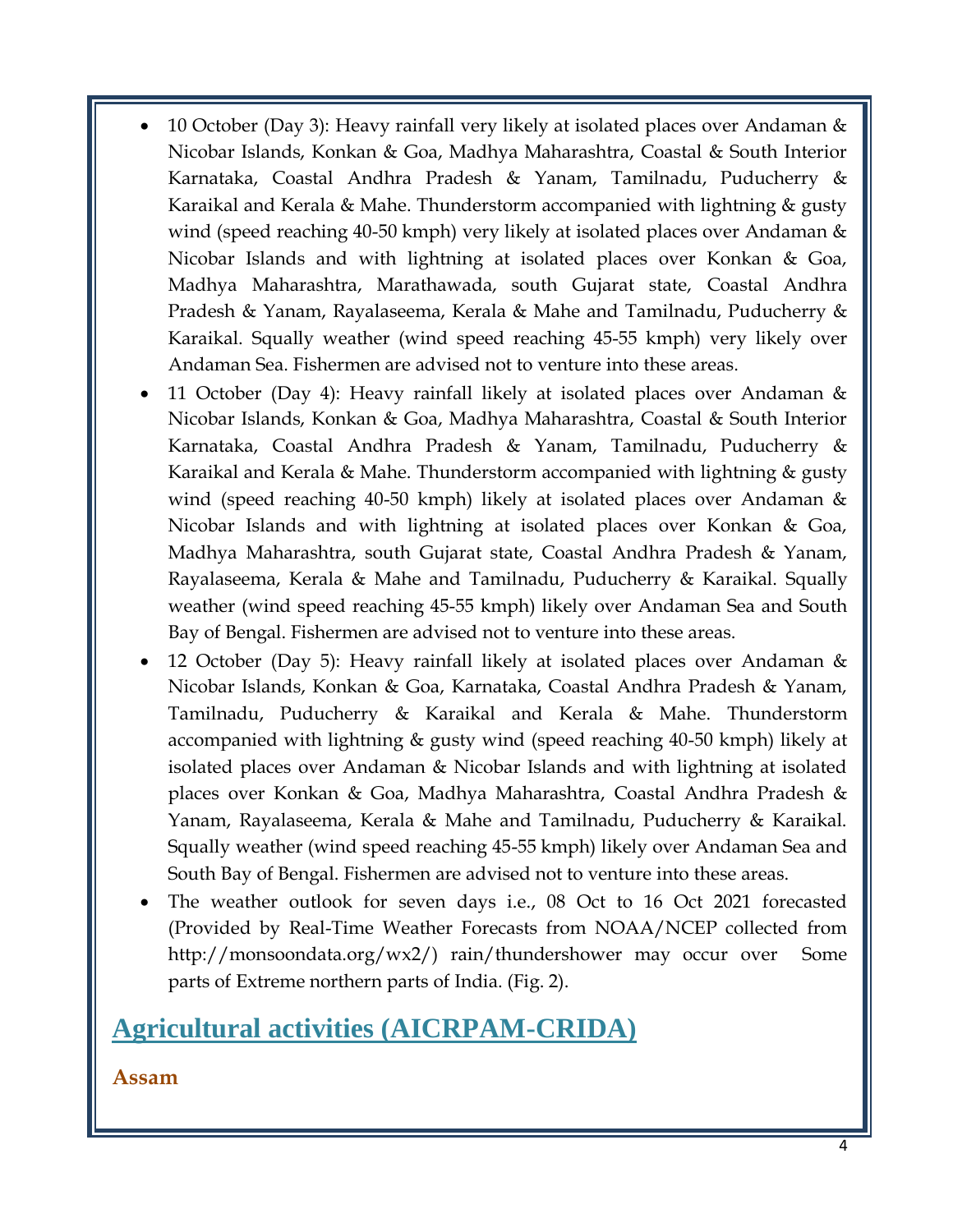## **Weather condition:**

Weather during the last week was generally cloudy. Daily average maximum temperature was 32.7°C which was 1.5°C above normal and the average daily minimum temperature was 23.9°C which was 0.5°C below normal for the week. Total BSSH was 237.9 hrs with an average of 6.3 hrs/day. The daily average evaporation rate was 2.3 mm/day and the average daily wind speed during the week was 1.7 kmph. Daily average RH during morning and afternoon hour was 92.9% and 72.7%, respectively.

### **Contingency measure:**

- Sali rice: Farmers are advised to go for applying of 2nd dose of urea as top dressing @ 4.5 kg per bigha for semi dwarf and 1.5 kg per bigha for indigenous Sali rice varieties which are at panicle initiation stage for getting better yield .One manual weeding should be preceded immediately before application of fertilizer.
- Maize (Land preparation/sowing): Considering suitable weather forecast in the coming days, farmers can continue land preparation for cultivation of maize. During the time of final land preparation, application of 6 quintals of FYM per bigha of land along with recommended doses of fertilizers is suggested. For obtaining higher yield varieties like Ganga 101, Ganga 5, Kishan, Vijay, Pratap etc. are recommended.
- Kharif pulses (green and black gram): Sowing may be initiated depending upon the soil moisture conditions. Post sowing irrigation may be provided if there is no rainfall for a longer period of time. In case of already established crop field, provide surface drainage to avoid water stagnation. Selection of new late varieties like Beki and Kolong for black gram cultivation under delayed situation are suggested. Sowing may be completed within the month of September itself.
- Cole crops (Cauliflower, Cabbage, knolkhol, broccoli):- Farmers may go for sowing of mid season crop of cauliflower and broccoli, cabbage and knolkhon seeds in nursery seed bed. Prepare the nursery bed of 1m width and convenient length with fine tilth and raised it to 10-15cm above ground level. Thoroughly mix the soil with malathion 5% dust @ 20g/ 10m2 in order to protect the seedlings from soil borne insects and also drench the bed with 0.1% solution of captan to make soil free from diseases. Collect varieties like- Improved Japanese, Pusa Synthetic, Pusa Snowball for cauliflower cultivation;
- Livestock: Feeding the milch cows with protein, vitamin and mineral feed supplements in addition to green fodder for obtaining higher milk production is recommended.Fishery: Supplementary feeds in the fisheries with rice bran and mustard oil cake mixed in the ratio of 1:1 in bags at different depths of water is suggested.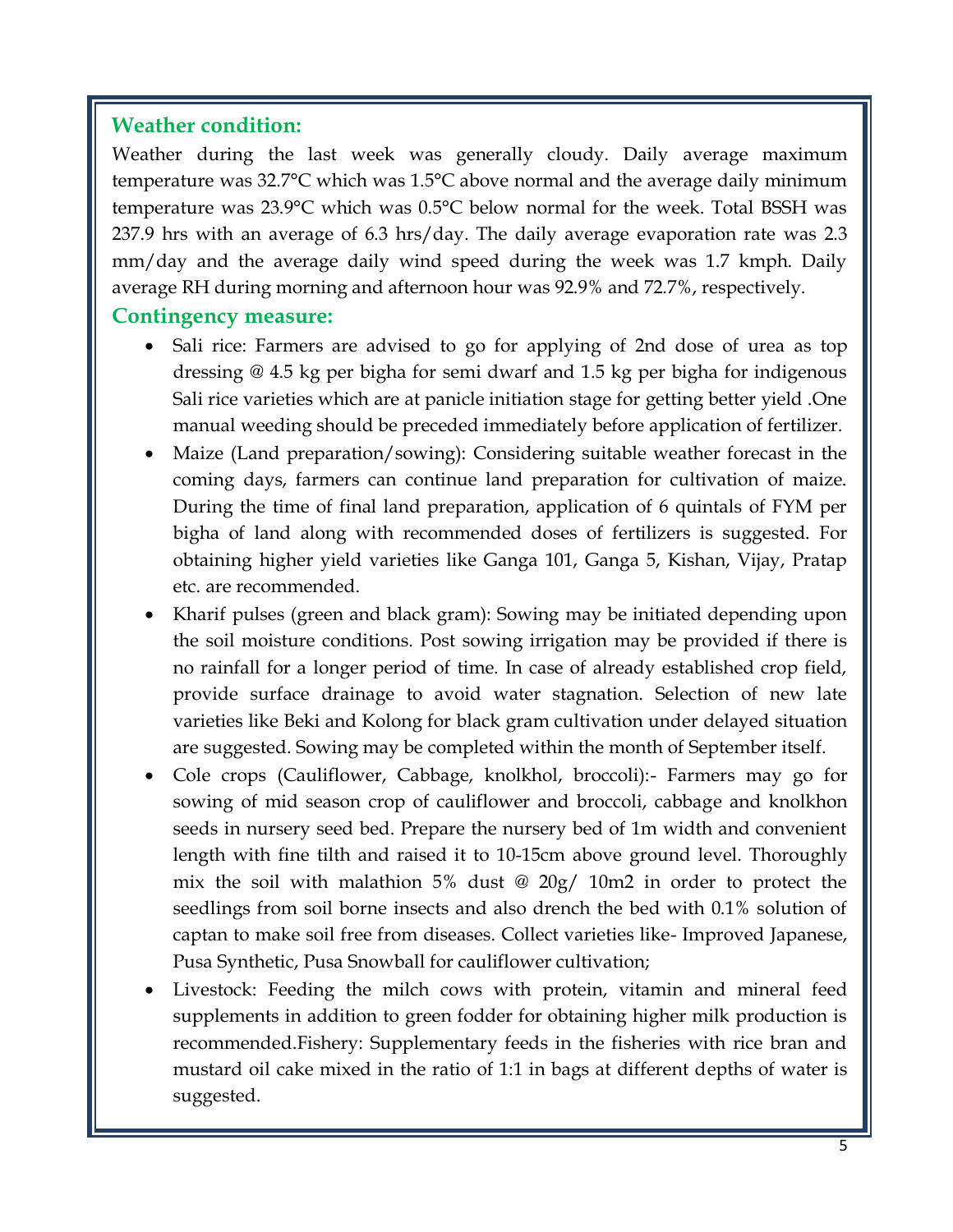